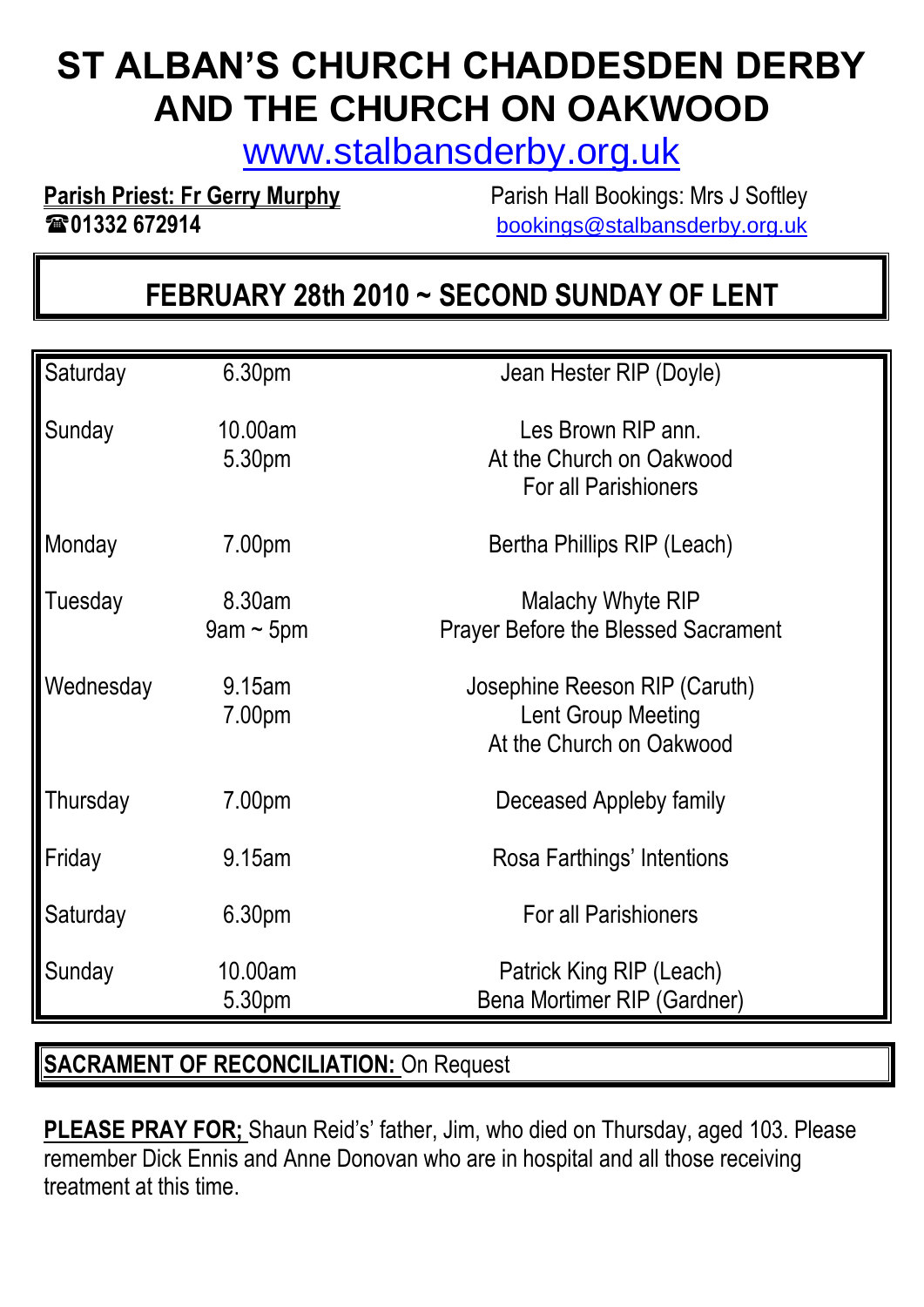## **"GIVE IT UP FOR LENT"**

This is the name of Cafods' Fast Day Campaign this Lent. This year is the 50<sup>th</sup> anniversary of launching the Fast Day Ritual. You'll receive a handout about it along with a FAST DAY ENVELOPE about how we can change wine into drinking water by whatever we give up this week. Someone will speak about it after communion at each mass. We won't collect the envelopes next weekend but rather on Psalm Sunday March 27 & 28<sup>th</sup>. There will be different envelopes available for the first four Sundays of Lent and hopefully they will each encourage us to "give something up this Lent". If you prefer to put your money each week in a small box please collect one today. We also say the Prayer from the envelope at the Bidding Prayers each weekend.

## **NEW PARISH COUNCIL**

The present Parish Council is coming to the end of its term of office on March 31st. On behalf of all of us I thank them for their work during the past 3 years. They have both helped me in the day to day running of the Parish and looked at the Parish Plan which we first wrote in 2005 and especially addressed the gap of "Spirituality". Last year we had the "Knowing God Better" programme and this year we have a fortnightly Spirituality Group on "Different Ways of Praying". So in your name I thank Martin Brown, Lorraine Collins, Sandra Endsor, Angela Fairbrother, Maggie Holmes, Anne Kearney, Sue Lewis, Maria Neads, Jim Parlatto, Shaun Reid, Julie Softley, Walter Stone & Mark Booton who is a an ex Officio member.

Eight of them are standing down and Maria, Lorraine, Shaun and Mark are willing, if nominated, to continue. Nomination slips are available this weekend. We need 8 new people – can you think of anyone who would be willing and available? Or maybe yourself? The nominations will close on Sunday March 7th,just 3 weeks time, so please put your thinking hat on now! The Group normally meet 10 times a year and help the parish live up to and develop the Parish Pastoral Plan.

## **ECUMENICAL LENT GROUP**

Will take place this Wednesday, March  $3^{rd}$ , at the Church on Oakwood 7pm  $\sim$  9pm. The title this year is "When I survey....Christ's cross and ours." It has taped contributions by Bishop David Hope, General Dannatt, John Bell, Christina Baxton and Colin Morris. All are welcome to attend  $\sim$  come and try next Wednesday  $\sim$  our local ministers will be leading it.

## **FAIRTRADE FORTNIGHT**

Is taking place at the moment. It is focusing this year on tea. 165 million cups of tea are drunk in the UK every day. Tetley, PG Tips, Typhoo, Twinings and Yorkshire Tea account for 72% of the UK tea market. All of them have taken steps to improve practice in the tea sector but so far none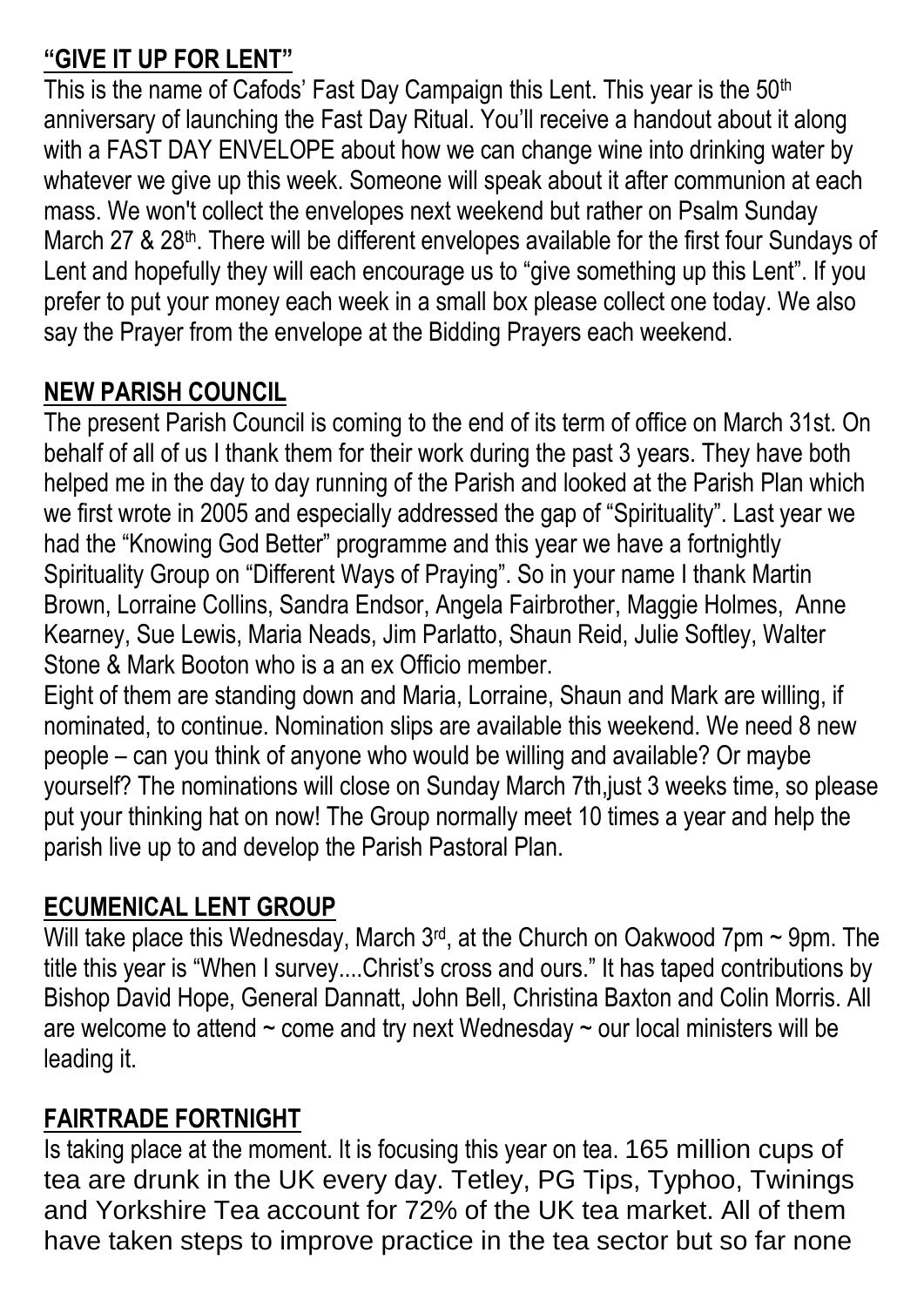of them have become Fairtrade. If just one of these brands went Fairtrade it could make a real difference to the lives of thousands of small-scale farmers and workers. Fairtrade is the only scheme which guarantees tea producers a minimum price for their tea and gives an extra premium payment to invest in their community. You can send an email to the companies here: www.makeitfair.org.uk/take-action/ **FIRST COMMUNION FAMILIES**

We welcome the children, once again, this Sunday at 10am Mass  $\sim$  they will meet in the Hall. There is a parents' session this Thursday, March 2nd, at 7.30pm in the Hall to help us prepare them for the Sacrament of Reconciliation.

## **DIOCESAN PILGRIMAGE TO LOURDES**

By Air Monday July 19<sup>th</sup> ~ Saturday July  $24$ <sup>th</sup>. Led by Bishop Malcolm McMahon. For more details or booking phone 07540 239319 or e mail: [admin@nottingham](mailto:admin@nottingham-lourdes.org.uk)[lourdes.org.uk](mailto:admin@nottingham-lourdes.org.uk) There are also booklets available in the porch.

## **OUR PARISH CHRISTMAS CARD**

Was signed by 100 people and bought these gifts from Cafod  $\sim$  2 Bicycles, 2 Chickens, 1 Mother and Baby Care and Water for a Family. We raised £180. Thank you all.

## **200 CLUB ADMINISTRATOR**

Our thanks to Julie Softley who is retiring from being administrator for the 200 Club. Would anyone be willing to take her place? The system is already set up on computer so just needs 30 minutes work each month. See Fr. Gerry, Clare Beech or Walter Stone if you're tempted!

The Draw for March takes place next Sunday, March 7<sup>th</sup>, at 11.15am in the Hall. Please send your cheques and monies beforehand.

#### **PAPAL BLESSINGS**

I have been asked to obtain a Papal Blessing for a couples' 25th Wedding Anniversary and wondered whether there is anyone else wanting a Blessing for a similar occasion. Please let me know soon!

**COLLECTIONS:** Last week £605.54; plus ~ £168 standing orders. Thanks to everyone, especially those who braved the snow on Sunday morning!

**COUNTERS NEXT WEEK** ~ Rosaria & Renato Adinolfi

## **READERS NEXT WEEK OAKWOOD ~** Juraj & Katarina

**WELCOMERS NEXT WEEK** 6pm Dawn & Ryan Kiddie 10am Win & Walter Stone